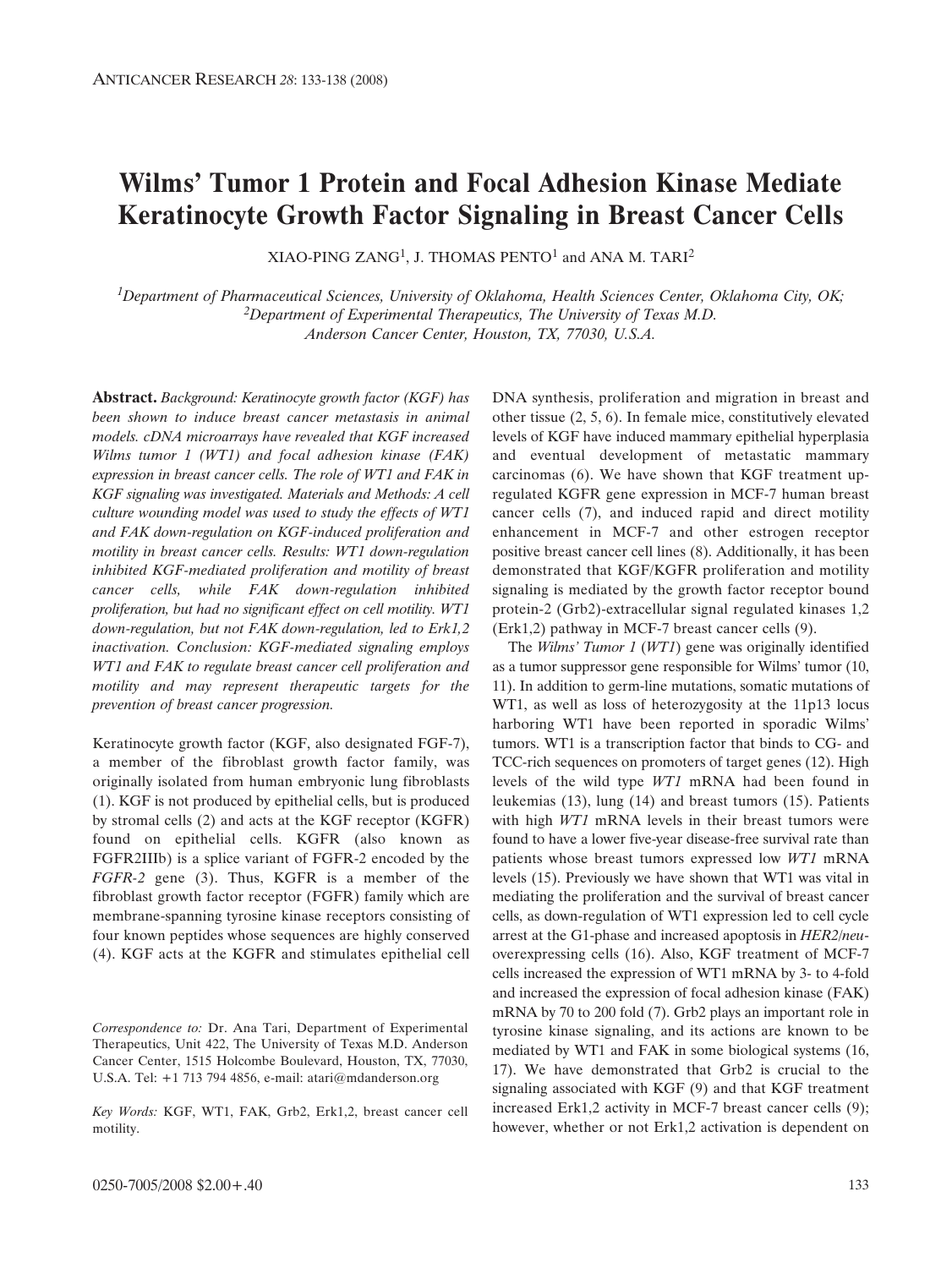WT1 and/or FAK is not known. In the present study, the involvement of WT1 and FAK in the signaling pathway associated with KGF-mediated proliferation and motility of breast cancer cells was examined.

# **Materials and Methods**

*Reagents and antibodies.* Human recombinant KGF was obtained from BD Pharmingen (San Diego, CA, USA). Antibodies specific for WT1 and FAK were purchased from Dako (Carpinteria, CA, USA) and BD Pharmingen, respectively. Antibodies specific for Erk1,2 and phosphorylated Erk1,2 were purchased from Cell Signaling Technology (Beverly, MA, USA). Antibodies specific for  $Grb2$  and  $\beta$ -actin were purchased from BD Transduction Laboratories (San Diego, CA, USA), and Sigma-Aldrich Chemical Co. (St. Louis, MO, USA), respectively. Anti-mouse and anti-rabbit secondary antibodies conjugated with horseradish peroxidase were purchased from Cell Signaling Technology.

*Oligonucleotides.* The sequence of the Grb2 antisense oligonucleotide (oligo) was 5'-ATA TTT GGC GAT GGC TTC-3' as described previously (9) and of the WT1 antisense oligo was 5'- GTC GGA GCC CAT TTG CTG-3' (16). The sequence of the FAK antisense oligo was 5'-ATA ATC CAG CTT GAA CCA AG-3'. The sequence of the control oligo was 5'-GGC CTT TGA ACT CTG CTT A-3' as described previously (9, 16). All oligos were synthesized as P-ethoxy oligos (Oligos Etc., Wilsonville, OR, USA) and incorporated into liposomes as described previously (9, 16). Briefly, P-ethoxy oligo was mixed with 1,2-dioleoyl-*sn*-glycero-3 phosphocholine in the presence of tertiary butanol, frozen in a dry ice/acetone bath, lyophilized, and stored at  $-20^{\circ}$ C.

*Cell culture methods and cell migration assay.* The MCF-7 human breast cancer cell line was obtained from the Michigan Cancer Foundation (Detroit, MI, USA). The cells were maintained as monolayer cultures in RPMI 1640 media. Cell migration was evaluated using the *in vitro* culture wounding assay as previously described (9). MCF-7 cells grown to approximately 85% confluency were wounded once and washed with PBS. The cells were then immediately treated with 50 ng/ml KGF and 12 µM liposomal oligos. At 24, 48 and 72 h post-treatment, cell migration was determined by measuring both the distance traveled by the cell front into the wounded area (motility index) and the cell number in the wounded area (proliferation index) per microscopic field (100X). Measurements were taken from 10-12 individual microscopic fields in each experiment. The experiments were performed twice.

*Western blots*. The cells were lysed on ice for 30 min. The protein concentration was determined by the Bio-Rad DC Protein Assay (Bio-Rad Laboratories, Hercules, CA, USA). Equal concentrations of total protein (10-30  $\mu$ g) were electrophoresed on 12% polyacrylamide gels (Bio-Rad Laboratories) and transferred to nitrocellulose membranes (Bio-Rad Laboratories). The membranes were blocked at room temperature in Trisbuffered saline with 0.1% Tween 20 (TBS-T) containing 5% nonfat dry milk (Bio-Rad Laboratories) for 30 min. Primary antibodies (anti-Grb2, 1:5000; anti-WT1, 1;500; anti-FAK, 1:3000; anti-Erk1,2, 1:1000; anti-phosphorylated Erk1,2, 1:5000; anti- $\beta$ actin, 1:10000) diluted in TBS-T +  $1\%$  milk were added. The



Figure 1*. Effect of down-regulation of Grb2 protein expression on FAK* and WT1 levels. MCF-7 cells were treated with 50 ng/ml KGF and 12  $\mu$ M *liposomal oligos (Grb2 or control antisense) for 3 days. Cells were then harvested and Western blots were performed. Expression of FAK and WT1 proteins were normalized to that of*  $\beta$ *-actin.* 

membranes were washed and incubated with secondary antibodies conjugated with horseradish peroxidase. The protein bands were detected *via* enhanced chemiluminescence (Kirkegaard & Perry Laboratories, Gaithersburg, MD, USA). The images were scanned by an AlphaImager densitometer (Alpha Innotech Corp., San Leandro, CA, USA).

*Statistical analysis.* Multiple group comparisons were conducted using ANOVA and Student's *t*-test for pair-wise comparisons. Group differences resulting in *p*-values of less than 0.05 were considered to be statistically significant.

#### **Results**

*Effect of Grb2 on WT1 and FAK expression.* The downregulation of Grb2 protein expression by the addition of  $12 \mu M$  liposomal Grb2 antisense oligo to the KGF-treated MCF-7 cells decreased WT1 and FAK expression by 50% and 63%, respectively (Figure 1).

*Effects of WT1 and FAK down-regulation on KGF-mediated proliferation and motility*. The addition of 12 µM liposomal WT1 and FAK antisense oligos to the KGF-treated MCF-7 cells decreased WT1 and FAK protein levels by 40% and 45%, respectively (Figure 2).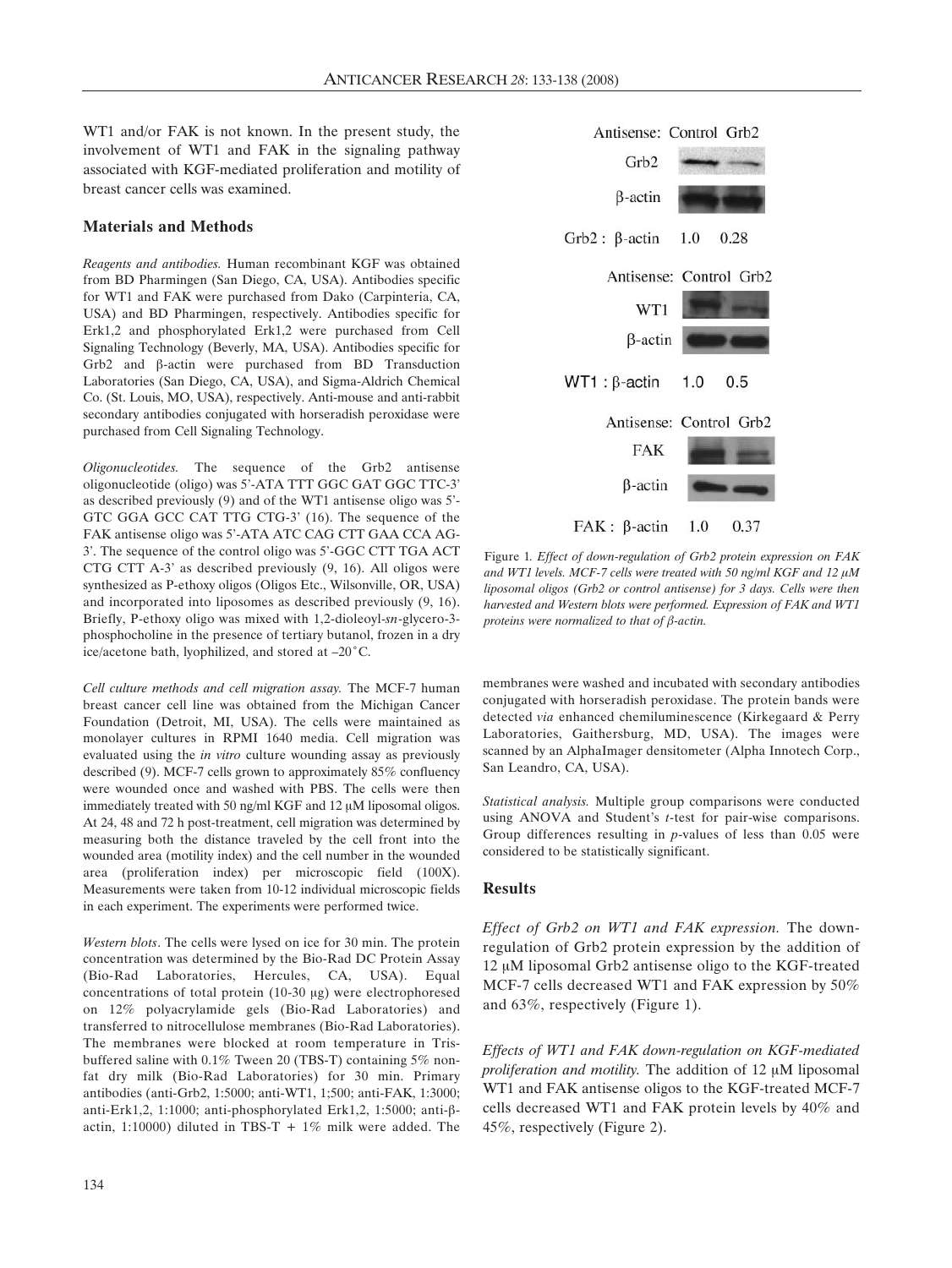

Figure 2. *Selective decrease in FAK and WT1 protein expression by liposomal antisense oligos. MCF-7 cells were treated with 50 ng/ml KGF* and 12  $\mu$ M liposomal oligos (WT1, FAK or control antisense) for 3 days. *Cells were then harvested and Western blots were performed. Expression of FAK and WT1 proteins were normalized to that of β-actin.* 

In the absence of KGF, liposomal WT1 and liposomal FAK antisense oligos did not affect cell proliferation (Figure 3, top panel). In the presence of KGF, down-regulation of WT1 decreased cell proliferation by 35% to 50%, and downregulation of FAK decreased cell proliferation by 27% to 40% (Figure 3, top panel). The liposomal control oligos did not affect the proliferation of MCF-7 cells in the presence or absence of KGF (Figure 3, top panel).

The down-regulation of WT1 decreased cell motility by 40% in the presence of KGF (Figure 3, bottom panel). The down-regulation of FAK decreased KGF-induced cell motility by 15% (Figure 3, bottom panel). The liposomal control oligos did not affect cell motility (Figure 3, bottom panel).

*Effect of WT1 and FAK down-regulation on KGF-induced Erk1,2 activation.* The down-regulation of WT1 reduced KGF-induced phosphorylated Erk1,2 levels by 50% (Figure 4). However, the down-regulation of FAK did not inhibit, and may have increased, KGF-induced phosphorylated Erk1,2 levels (Figure 4).

#### **Discussion**

In this study, WT1 mediated the proliferative signals of KGF in breast cancer cells and additionally WT1 mediated cell motility induced by KGF. The data indicated that WT1, down-stream of Grb2, regulated Erk1,2 activity as decreased expression of WT1 led to decreased Erk1,2 phosphorylation. We have previously demonstrated that Erk1,2 activation was essential for the KGF-induced motility of breast cancer cells (9). Jomgeow *et al.* (18) have demonstrated that overexpression of



Figure 3*. Effect of WT1 and FAK on KGF-mediated signaling in MCF-7. MCF-7 cells were treated with 50 ng/ml KGF and/or 12 µM liposomal oligos (WT1, FAK or control antisense) at the beginning of the experimental period. Each bar represents the mean distance of cell migration into the wounded area from 10-12 microscopic fields ±SEM on the days indicated. \*Significantly different than the untreated group. \*\*Significantly different than the KGF-treated group.*



Figure 4. *Effect of down-regulation of WT1 and FAK protein on Erk1,2 activity in KGF-stimulated MCF-7 cells. MCF-7 cells were treated with 50 ng/ml KGF and 12 µM liposomal oligos (WT or FAK antisense) for 3 days. Equal amounts of protein (30 mg) were loaded for SDS-PAGE and phospho-Erk1,2 levels were determined by Western blot. Levels of phospho-Erk1,2 were normalized to those of Erk1,2.*

WT1 led to increased migration of ovarian cancer cells by modulating the expression of the cytoskeletal proteins. Interestingly, we have previously observed a diffuse distribution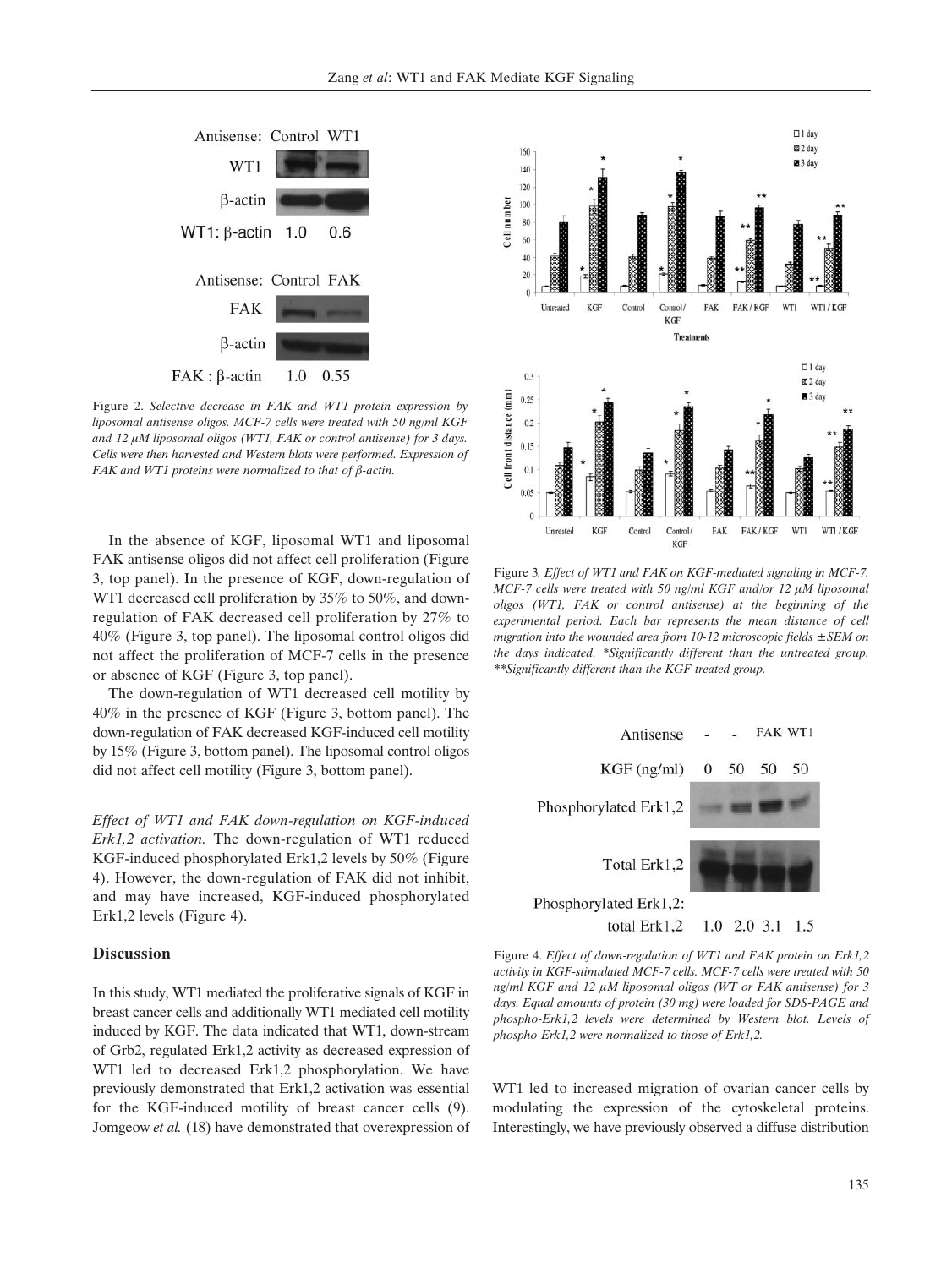of F-actin in the cytoplasm of KGF stimulated MCF-7 cells which is characteristic of cancer cell motility and invasion (19).

FAK, a non-receptor tyrosine kinase, is known to be vital to the migration and proliferation of cancer cells, and has been proposed as a cancer therapeutic target (20). Fibroblasts derived from FAK-knockout mouse embryos showed a significant decrease in cell migration compared to the cells from wild-type mice (21). Similarly, inhibition of FAK activity decreased the motility of fibroblasts and endothelial cells (22). FAK expression is required for platelet-derived growth factor and epidermal growth factorstimulated cell motility as cells lacking FAK were refractory to the motility signals of these growth factors (23). Our data indicated that FAK was not required for KGF-induced motility, as down-regulation of FAK expression did not affect the motility of the breast cancer cells associated with KGF treatment. On the other hand, FAK mediated the KGF-induced proliferation of the breast cancer cells.

FAK has been shown to regulate cell cycle progression at the G1-phase. Exogenous expression of wild-type FAK in NIH3T3 cells accelerated G1- to S-phase transition, whereas exogenous expression of a dominant negative FAK mutant in NIH3T3 cells inhibited cell cycle progression at the G1 phase (24). FAK phosphotyrosine residues bind to various intracellular signaling molecules, which are considered to be responsible for its regulation of cell migration and proliferation. Associations of FAK with Src, the p85 subunit of phosphatidylinositol 3-kinase, and Grb7 stimulated the migration of *CHO* cells (25). However, the association of FAK with Grb2 did not stimulate cell migration; instead it stimulated cell proliferation (25). Whether FAK regulates cell migration or cell proliferation appears to be dependent on which signaling molecule it is interacting with.

There have been many reports demonstrating that FAK signaling leads to Erk1,2 activation (20, 26, 27). On the other hand, there have also been reports demonstrating that FAK signaling and Erk1,2 activation are independent events. Rosiglitazone, an activator of the PPAR<sub>Y</sub> transcription factor, decreased FAK phosphorylation but had no effect on Erk1,2 phosphorylation in BEL-7404 human hepatocarcinoma cells (28). The ornithine decarboxylase inhibitor  $\alpha$ -difluoromethylornithine increased Erk1,2 phosphorylation, but did not affect FAK phosphorylation in MDA-MB-435 breast cancer cells (29). Melanoma chondroitin sulfate proteoglycan has been found to use independent mechanisms to activate FAK and Erk1,2 in WM1552C melanoma cells (30). Our data indicated that FAK down-regulation did not decrease, and might have increased, Erk1,2 activity. Thus it appears that FAK regulation of Erk1,2 activity is dependent on the initiated cell signals.

In summary, we show for the first time that KGF signaling is transduced *via* WT1 and FAK, which are downstream of Grb2, to promote the motility and the

proliferation of breast cancer cells. KGF-induced breast cancer cell proliferation and motility, which is mediated predominantly by the Erk1,2 pathway, is mainly associated with WT1 signaling. These results suggest that WT1 and FAK may be important therapeutic targets for the prevention of cancer progression.

## **Acknowledgements**

This study was supported in part by grants from NIH/NCI (CA-89740) and DOD (DAMD-170110591) to JTP and DOD (DAMD-170210459) and The Leukemia and Lymphoma Society to AMT.

### **References**

- 1 Rubin JS, Osada H, Finch PW, Taylor WG, Rudikoff S and Aaronson SA: Purification and characterization of a newly identified growth factor specific for epithelial cells. Proc Natl Acad Sci USA *86*: 802-806, 1989.
- 2 Rubin JS, Bottaro DP, Chedid M, Miki T, Ron D, Cunha GR and Finch PW: Keratinocyte growth factor as a cytokine that mediates mesenchymal-epithelial interaction. EXS *74*: 191-214, 1995.
- 3 Miki T, Fleming TP, Bottaro DP, Rubin JS, Ron D and Aaronson SA: Expression cDNA cloning of the KGF receptor by creation of a transforming autocrine loop. Science *251*: 72- 75, 1991.
- 4 Celli G, LaRochelle WJ, Mackem S, Sharp R and Merlino G: Soluble dominant-negative receptor uncovers essential roles for fibroblast growth factors in multi-organ induction and patterning. EMBO J *17*: 1642-1655, 1998.
- 5 Aaronson SA, Bottaro DP, Miki T, Ron D, Finch PW, Fleming TP, Ahn J, Taylor WG and Rubin JS: Keratinocyte growth factor. A fibroblast growth factor family member with unusual target cell specificity. Ann NY Acad Sci *638*: 62-77, 1991.
- 6 Bottaro DP, Rubin JS, Ron D, Finch PW, Florio C and Aaronson SA: Characterization of the receptor for keratinocyte growth factor. Evidence for multiple fibroblast growth factor receptors. J Biol Chem *265*: 12767-12770, 1990.
- 7 Zang XP, Lerner ML, Brackett DJ and Pento JT: KGF-induced gene expression in MCF-7 cells using cDNA expression arrays. Breast Cancer Res Treat *58*: 110, 2000.
- 8 Zang XP and Pento JT: Keratinocyte growth factor-induced motility of breast cancer cells. Clin Exp Metastasis *18*: 573-580, 2000.
- 9 Zang XP, Siwak DR, Nguyen TX, Tari AM and Pento JT: KGF-induced motility of breast cancer cells is dependent on Grb2 and Erk1,2. Clin Exp Metastasis *21*: 437-443, 2004.
- 10 Call KM, Glaser T, Ito CY, Buckler AJ, Pelletier J, Haber DA, Rose EA, Kral A, Yeger H, Lewis WH, Jones C and Housman DE: Isolation and characterization of a zinc finger polypeptide gene at the human chromosome 11 Wilms' tumor locus. Cell *60*: 509-520, 1990.
- 11 Haber DA, Buckler AJ, Glaser T, Call KM, Pelletier J, Sohn RL, Douglass EC and Housman DE: An internal deletion within an 11p13 zinc finger gene contributes to the development of Wilms' tumor. Cell *61*: 1257-1269, 1990.
- 12 Lee S and Haber DA: Wilms Tumor and the WT1 gene. Exp Cell Res *264*: 74-99, 2001.